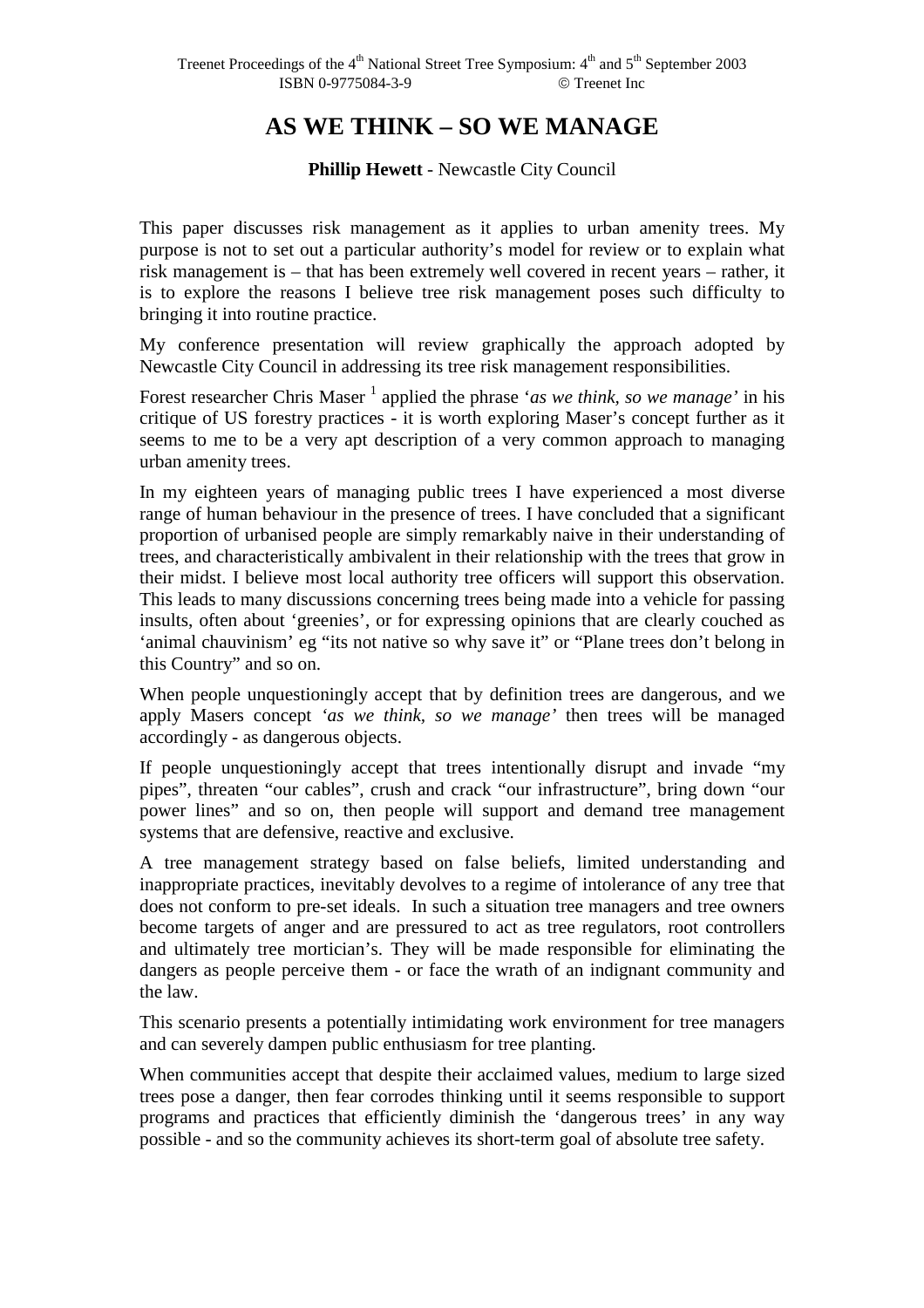Despite the lack of supporting statistical evidence, urban people very commonly fear that large trees will fall on them or their houses. A very common response to such fear is to reduce tree height by 'lopping' and to argue for the exclusion of all large or medium sized trees from new planting projects. This phenomena can be observed across much of urban Australia as street trees shrink to meet the absolute safety demands of energy distributors, traffic authorities, water and sewer authorities and others. Small so-called 'frangible' trees now replace larger species near roadsides, and shrubs replace street trees under powerlines.

Of course life provides no such absolute safety and thus unchallenged community fears can become a severe hindrance to progressing toward the goal of a truly sustainable society.

# **CLEARING THE DECKS FOR ACTION**

Under pressure from Governments, insurers and customers to provide a 100% efficient service energy distributors  $2$  are seeking to remove as many impediments to their distribution goals as possible – this means removing 'threatening' trees and severely restricting future planting to non-threatening species that impose no costs whatsoever onto the authority. That such trees, if that is what they can be called, do not provide any substantial eco-services as returns on our investment is not relevant to their argument because enough people accept that urban trees are only for screening or beautification.

The well established practice of '*clearing the decks for action'* – that is, clearing all trees from a piece of land in order to 'see the land' before planning for its detailed use was characterised by Robyn Boyd<sup>3</sup> in his scathing critique of Australian urban design and architecture in 1960.

In a chapter aptly named *Pioneers and Arboraphobes* Boyd exposed the seeds of the populist mindset I have been describing – the view that trees, especially native trees, pose a threat to social progress and a danger to live near.

That more than 40 years on far too many Australians are still trying to *clear the decks for action* suggests something is wrong.

# **SHORT-TERM ECONOMIC EXPEDIENCY**

When we plan for trees only for the next year or even 30 years we do not account for the life span of a very large number of tree species. Such short term thinking supports short term economic expediencies – nice (perhaps) for the present generation – definitely not good for the futures.

Maser<sup>1</sup> argues that *short-term economic expediency* is one of our earliest thought and behavioral patterns - one that had little long term effect when populations were small but, he says that under present population and future projections, *short-term economic expediency* is the cause of increasing biological simplification and loss of vigor in the worlds ecosystems.

Clearly, thinking and planning for the longer term is essential to reversing the negative outcomes of two hundred years of short-term expedient practice. We cannot literally keep 'flogging the environment of our suburbs' while thinking only of our need to live without fear and to profit – NOW – profit for this generation, for this age,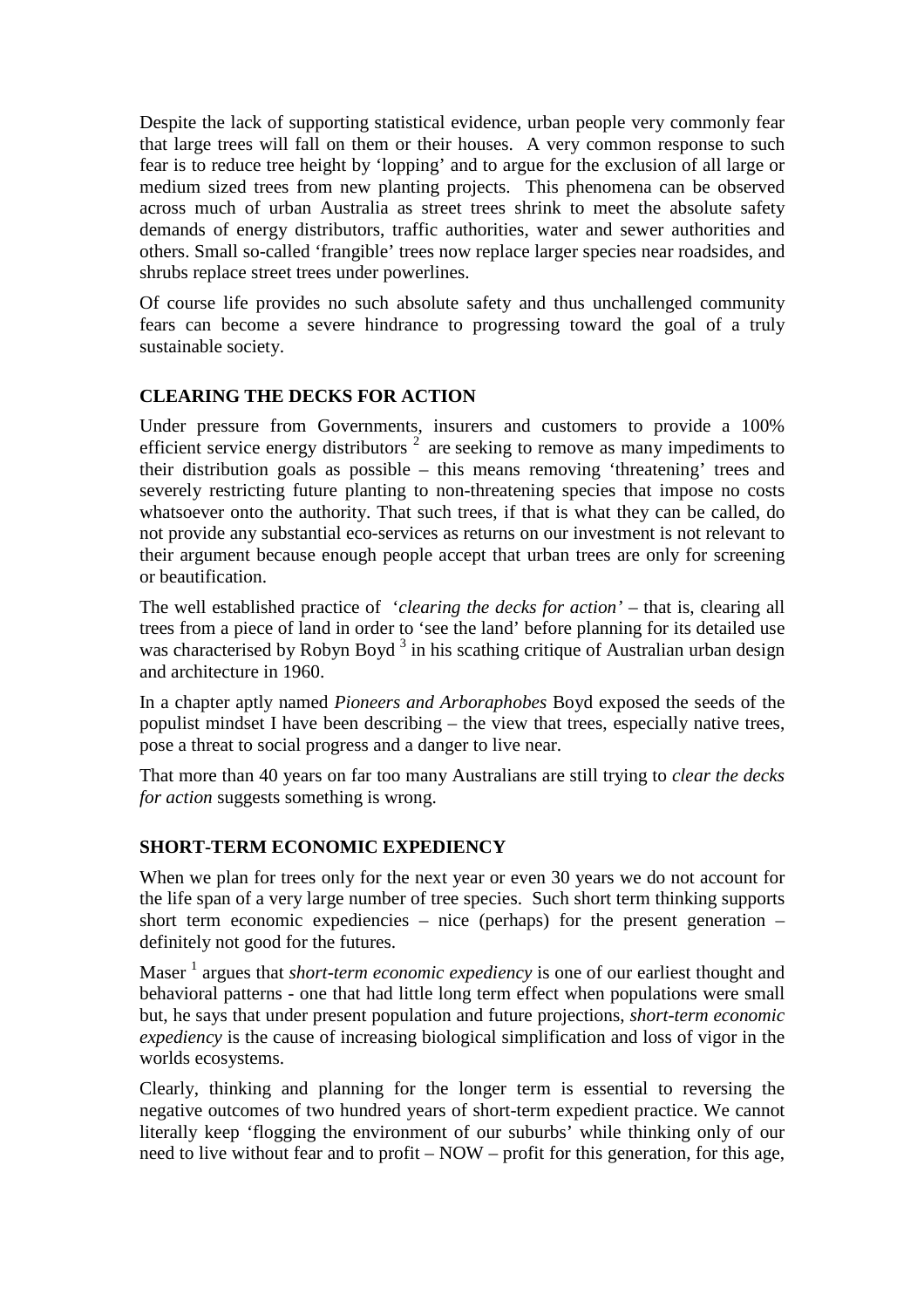for this culture, this corporation, this business, this government - for my view, my land values, my rights, and so on and on.

## **STATEWIDE MUTUAL BEST PRACTICE RISK MANAGEMENT**

It is within this individualistic, populist, and unproductive mindset that the first NSW Statewide Mutual Insurance Best Practice Manual for Trees and Tree Roots<sup>4</sup> evolved.

Statewide is a mutual insurer representing 153 of a total of 174 local government Councils in New South Wales. Newcastle City Council is the largest member Council.

The first Manual inevitably reflected the prevailing social view of the tree as a nuisance and a danger – as an object to be regulated and controlled – one that must conform or be removed by its keepers.

There was no acknowledgment of the primary role played by infrastructure planning, design and maintenance, and no value was given to the contribution of individual trees or to the collective contribution of trees we now recognise as the *urban forest.*

This is due in part to the paucity of Australian research quantifying the ecological and social contributions of trees to urban settlements. Even today in our seemingly advanced technological society, tree planting is motivated essentially by a desire to influence appearances, to quickly screen unattractive sights (eg power lines or badly designed buildings) to rapidly enhance real estate profit, or to present a government and corporate 'spin' of ecological care and concern.

Australian urban communities have a recent history of strong support for large and small scale tree planting initiatives (eg Landcare, Dunecare, Coastcare et al) but these initiatives are almost always focussed 'out there' in bushland or on farms or on 'waste' land – they are rarely focussed on gardens and streets where in fact people spend most of their lives.

Embracing the concept of urban forestry would provide an opportunity to focus the community onto the quality of their backyards (if any still exist) streets, drainage ways, shopping malls, car parks, playing fields, roadsides, and open space areas – in other words – right under their feet where they walk, play, breathe and work out their lives – not 'out there' in some mythic bushland or rural Arcadia.

It is right here in our personal and communal living spaces that people must address their ingrained and irrational arboreal fears and misunderstandings. They must reassess business and political 'quick-fix' solutions such as feel-good annual tree planting days, and demands to eliminate 'nuisance' trees, or to plant only miniscule trees and shrubs.

### **NSW CIVIL LIABILITY AMENDMENT (PERSONAL RESPONSIBILITY) ACT 2002**

The passing of the NSW Civil Liability Amendment (Personal Responsibility) Act 2002 has considerably changed the public tree management situation in NSW.

The case of **Brodie vs Singleton Council** (206 CLR 512 Brodie) triggered repeal of the longstanding non-feasance immunity accorded to NSW roads authorities.

The repeal meant that NSW roads authorities became strictly responsible for knowing the condition of every artificial structure within their road network, as well as being held responsible for implementing whatever action, and at whatever cost was required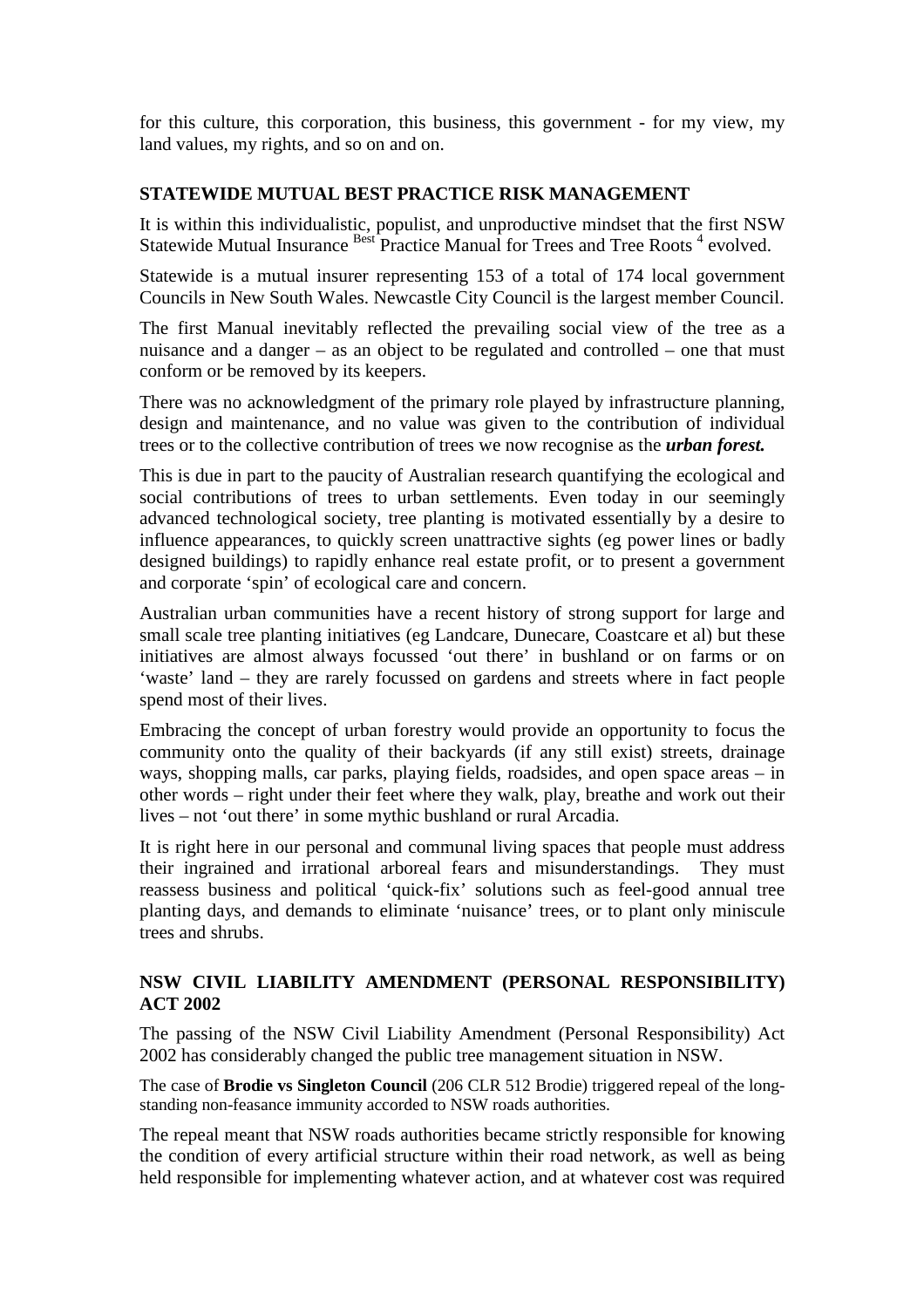to repair every defect found during routine inspections. Since trees in the road reserve have been determined by the High Court of Australia to be 'artificial structures' they too had to be regulated and made totally safe or removed.

In repealing the non-feasance immunity it appears the High Court did not consider the cost burden of such draconian action and thus almost overnight, NSW roads authorities became sitting duck targets for liability claims for slips, trips and falls within the road reserve.

Inevitably trees and especially their roots became a most productive target for liability claims.

As a result of this situation the Statewide Mutual Insurance scheme received some 180 claims per week, at least until introduction of the Civil Liability Amendment (Personal Responsibility) Act 2002 (CLAPR Act 2002) at which time claims against Statewide members dropped dramatically to 20 per week.

The New South Wales CLAPR Act 2002 reinstated the non-feasance immunity for roads authorities by preventing the Courts from challenging the resources and funds that a roads authority allots to the roads management and this includes resources for managing 'artificial structures' such as trees.

#### **TREE RISK MANAGEMENT IS NOT AN END IN ITSELF**

Tree risk management is not a target that can be met – it is a systematic framework for 'right attention' to public safety. It follows that science must play a key role in determining the management needs and priorities for the biological components of towns, suburbs and cities. Economics matter, but the trap of short-term economic expediency has to be tempered by more open debate and acceptance of tree science before emotion and self-interest.

**As Lonsdale <sup>6</sup> warns ..** *"Risk management (RM) must not be allowed to become prescriptive toward trees – as in eg a prescriptive approach to chainsaws, mowers, concrete and building construction. There is danger where trees are concerned"*

**He also advises that …***"Practitioners need to understand and apply principles distinct from operating as or like quality controllers on a production line"* 

As well as getting roads, shops, utility services, houses and telecommunications right, we have to get the urban bio-elements right too – at present much of the tree element is in crisis, but showing a very brave face – all 'smiles' from the seemingly green bits above ground – but look closely and a different picture emerges – catastrophic soil and drainage events, repetitive waves of root excavation, annual crown 'lopping' and the like. Decay, disease, tree stress and terminal strain is causing dysfunction and high public risk. In this sort of climate perceptions of risk are amplified and fear motivates a return to the 'tried and proven' way of the quick fix - of seeing trees as dangerous objects.

Urban communities must strive to establish and sustain a healthy and realistically safe biological element (the urban forest) in and around every industry, retail area, car park, school, home, street, places of tourism, recreation and sport – only then can urban life become sustainable.

The adoption of systematic tree planning and maintenance strategies based on sound risk management and scientific principles, adequately resourced and funded, represents a logical way forward.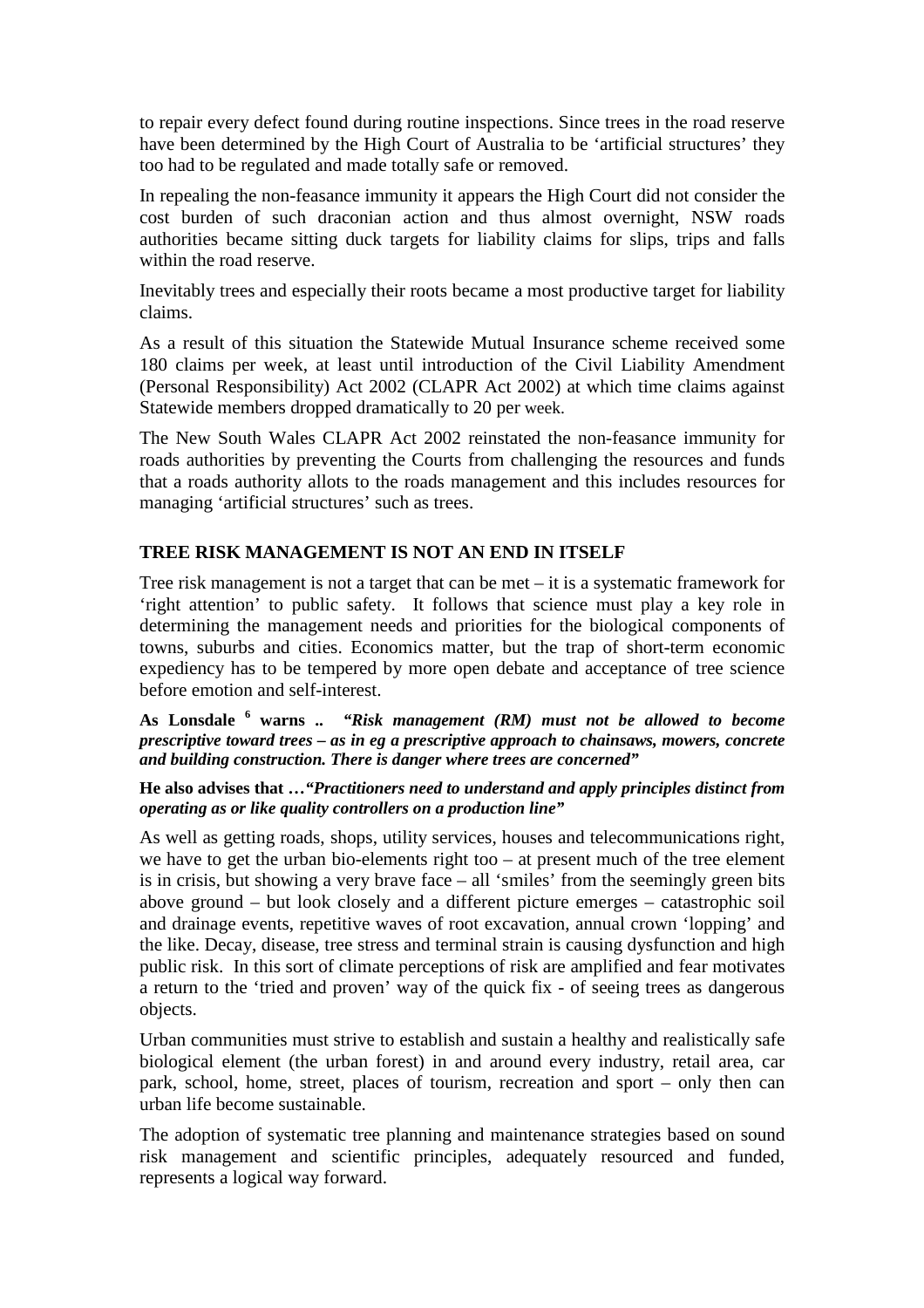# **BACKGROUND TO BEST PRACTICE TREES AND TREE ROOTS MANUAL**

A Fund Manager and a Board of Management administer the Statewide Mutual Insurance scheme. The Newcastle City Council Risk and Administrative Services Manager chairs the Statewide Risk Management Committee.

Newcastle, with a population of 140,000 is the largest member Council in the Statewide Mutual Insurance group. The lower Hunter region, of which Newcastle is the business centre, has a population of 500,000.

The Statewide Board of Management and the Risk Management Committee established a three year plan of initiatives of which the Best Practice manuals addressed approximately 90 per cent (in number and in dollars) of liability claims within all Local Government.

The manuals addressed:

- roads
- footpaths, nature strips and medians
- tree & tree roots
- gathering information
- certificates and applications
- signs as remote supervision

The Best Practice manuals are the frameworks providing a standard format for each member council to develop their own procedures based upon available resources.

It is not the goal of this paper to present a detailed review of the Statewide Risk Management system - however the Statewide website provided in the bibliography will assist with readers' enquiries.

Newcastle Council adopted the Statewide risk management framework in 1999 by committing in principle to the Best Practice procedures system.

Universally, tree managers acknowledge the social and economic benefits of wholeof-life tree management, but in Australia their employer organisations have been captive to the myth of trees as aggressors and dangerous objects. The result is that public and private trees tend to be managed reactively – work is driven by crisis complaints and political expediency or otherwise responded to only in emergencies. All other trees are usually left to fend for themselves in a commonly hostile natural and social environment – at least until they 'cause' fear, danger or damage when once again people react to eliminate the immediate tree problem.

This situation has been addressed in the revised **Statewide Best Practice Manual - Trees and Tree Roots version 2**, and represents a significant step toward an acceptance of whole-of-life tree management.

Quality controls for the purchase of new trees and formative pruning for newly establishing trees is recognised in the Best Practice Manual as a key activity in tree risk management.

Managing urban tree assets requires a high degree of alertness in order to understand and identify risks and to reasonably manage them without diminishing the values and benefits of the asset being managed. Wisdom therefore dictates a cautious approach.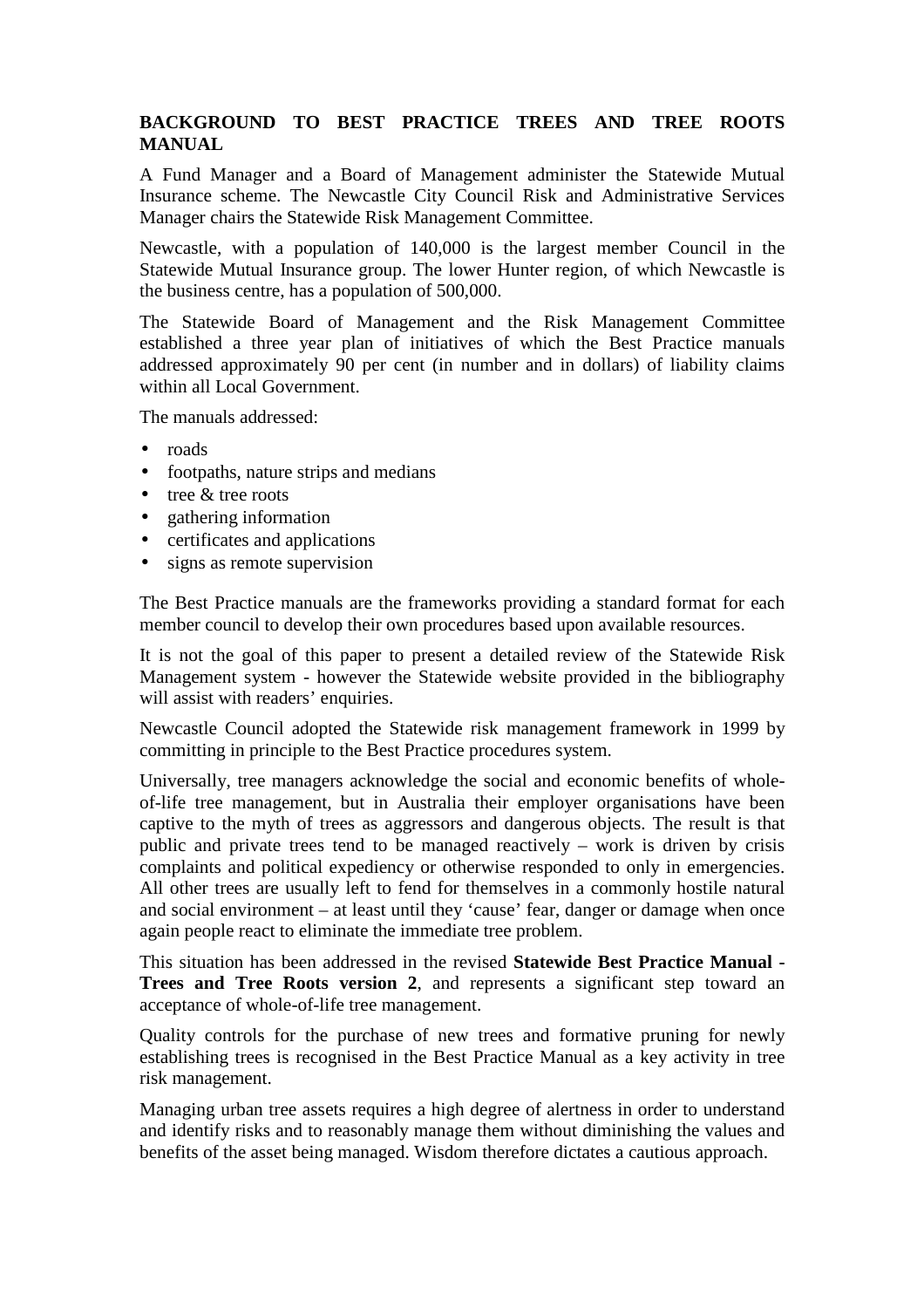Development of a risk management framework for urban trees presents a challenge not only for arboriculturists, but also for all involved in planning, designing and constructing urban environs. When all parties are involved, the right solutions will be found – but if the problem is left to the tree people then we sow the seeds of failure – as Maser observed "*as we think – so we manage".* 

Our communities lack a sound basis on which to anchor the essential debate on the pros and cons of urban trees – at present discussion seems to come down to either a big picture argument where feelings, prejudices, and the taking of a 'position' dominate, or it comes down to personal accounts of terrible rogue trees. We simply do not know what it is that trees as individuals or as a collective, can do for us.

If the entirety of live trees and woody shrubs growing in a town, a city, or a region, regardless of land use or ownership, was acknowledged as an 'urban forest' we would be able (in time) to measure its benefits against its costs and achieve the best returns for investment. The North Americans, Canadians, British and other European countries already have well established urban forestry programs – yet in Australia we barely know of the concept yet. At present we are still debating the costs of each urban tree after it falls into crisis – as a result our progress is close to stalled.

Australian communities need to express their views on trees and they must be exposed to the broader picture. Positions must be debated but with a common goal – to gain the maximum safety, economic returns, air cleaning, stormwater capture, biological diversity, radiation protection, aesthetics, and heritage values from our urban trees as is possible. The debate will remain captive within existing economic and emotive arguments as long as it filters through a poor knowledge base of traditional bias and inherited pre-judgment about trees - eg trees cause bushfires; tall trees are dangerous, trees damage pipes, trees cause power failures and so on.

In almost every sizeable urban region in Australia the trend is for the highest proportion of tree services on commercial offer to be 'lopping' and block (land) clearing. Few, if any arboricultural or urban forestry consultant services exist outside the capital cities and even these services in the cities are limited and relatively disorganised with the exception of the recently inaugurated Institute of Australian Consulting Arborists (IACA). Too many commercial tree 'care' services seek to eliminate risk by topping trees or removing them – either way the tree loses and the contractor wins. This situation further illustrates the corrosive effects of the traditional view of trees as aggressive nuisances and inherently dangerous.

# **VERSION II: STATEWIDE BEST PRACTICE MANUAL - TREES AND TREE ROOTS**

The original Statewide Mutual Tree Roots manual adopted the traditional view of trees already detailed in this paper. Newcastle City Council had adopted it in principle before I commenced working for the organisation in 2000.

On reviewing the document I found it impossible to see how I could comply without removing a very large number of high profile public trees and without avoiding replanting virtually anywhere within the urban streetscape unless with shrubs. This was because the Manual devised 'damage circles' – that is, it set specific distances from trees to pipes, cables, buildings, walls, fences, paths etc, warning that any tree planted into the red or orange zones could leave the Council without liability protection. The onus was put on Council to select small trees or not to plant at all. In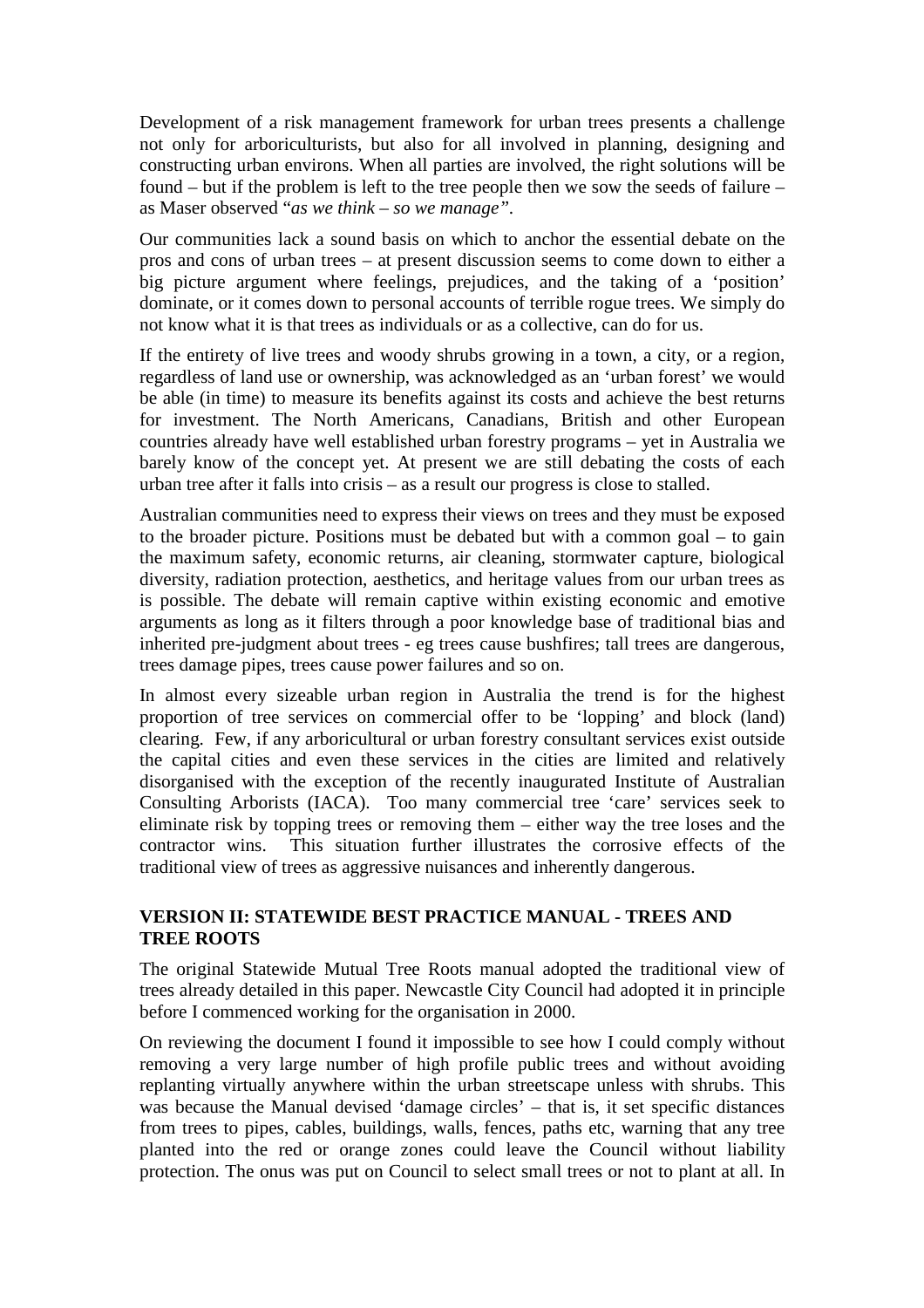addition the manual presented the opinion of Sydney Water Authority on trees, which of course was essentially an argument for total exclusion of trees from the vicinity of their infrastructure.

I was sure that the producers of the first manual did not truly seek to eliminate trees but nonetheless that was going to be the inevitable outcome of our full compliance. I therefore sought and gained Statewide and Council support to revise the document completely.

I believe Judy Fakes of NSW TAFE Commission and I have established in the new manual a reasonable starting point for progress in the field of urban tree risk management.

Following is an overview of the Statewide Best Practice Manual version II. These points are relevant to consider when developing policies and strategies for tree risk management.

#### • **It Provides A Statement Of Tree Values**

The manual provides a statement of the value for urban tree resources – an acknowledgement of value is critically important as it assists Councils to understand the existing and potential value of urban trees and the urban forest

# • **It Is Not A Strategy To Eliminate Trees**

The manual makes it clear that the aim is not to eliminate trees but to manage them with appropriate consideration for reducing members exposure to public risk. This is important as it approaches the matter holistically and from multiple perspective's.

#### • **Values Presented are Neutral**

Unlike its predecessor version, the new manual intentionally avoids bias, anthropomorphism and dogma common to much tree belief and practice. The new Manual avoids the traditional bias that promoted trees and roots as 'aggressive' or otherwise motivated by subversive intentions.

# • **Acknowledges The Urban Forest**

The manual acknowledges that it operates within a much broader and overall important social and ecological infrastructure element - the urban forest. The manual gives guidance for tree management within a broad urban forestry framework

#### • **Encourages an Interdisciplinary Approach**

The manual encourages an interdisciplinary approach to addressing tree and urban forestry management in terms of design, construction, maintenance, and decommissioning of public infrastructure elements. Tree managers are not singled out to control or eliminate 'their' trees - whilst tree managers are crucial players in tree risk management, they operate within a much larger social, political complex and can have little influence without strong interdisciplinary cohesion and support.

#### • **Does not seek to blame trees**

As satisfying as it may seem in the short term, tree and tree root problems will never be effectively solved by blaming trees for their interactions with built structures or blaming trees for their negative responses following damage imposed on them by human activities. The new manual avoids adopting a position of blame.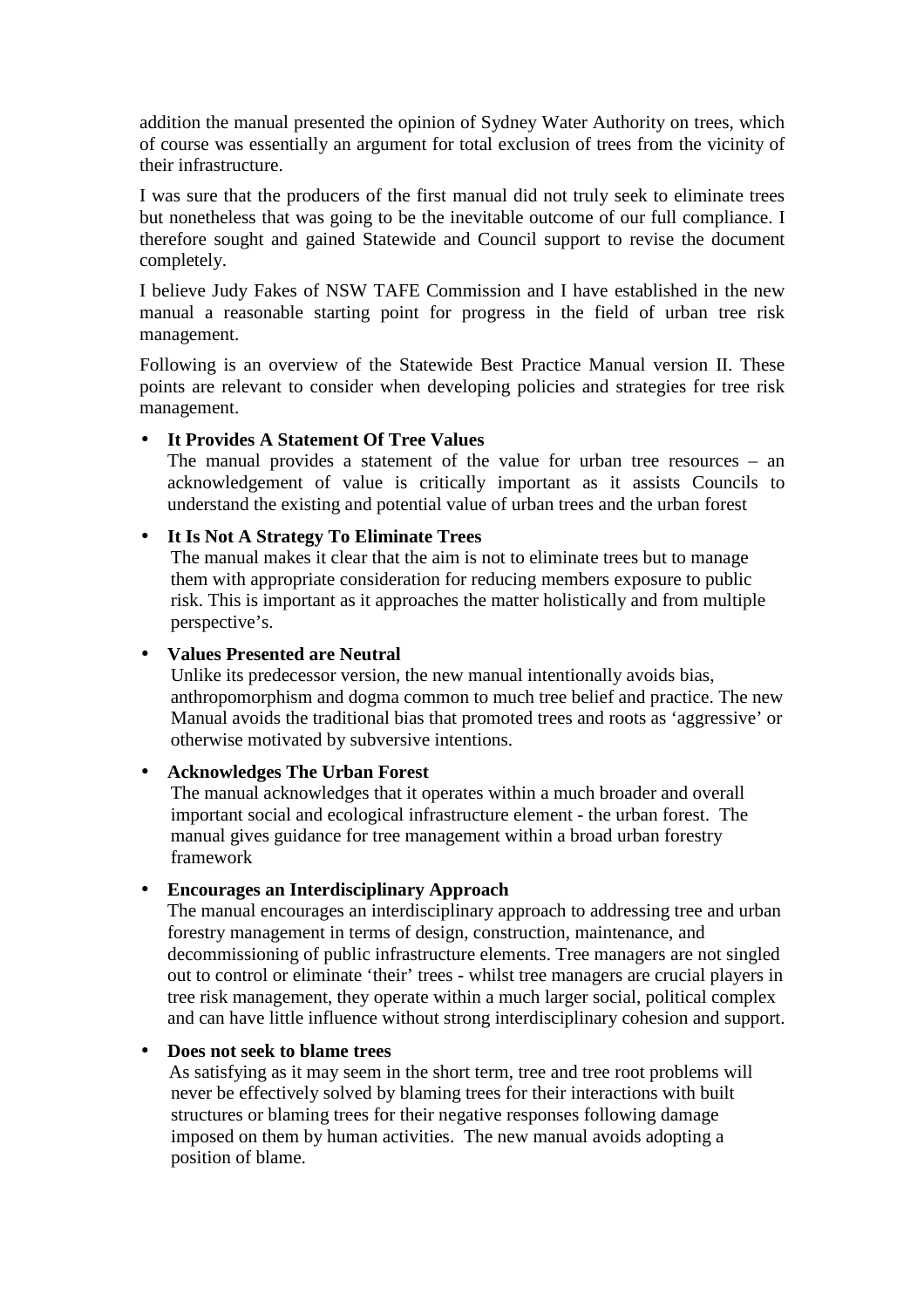## • **Promotes whole-of-life tree management**

Promotes a commitment to whole-of-life tree management in place of the traditional politically reactive and demand driven model characterised by a highrisk exposure that cannot not deliver the potential benefits of trees proportional to their management costs.

• **Provides The Insurer With Evidence To Defend Claims Against Members**  Adoption of the new Manual reduces member Councils risk exposure and there are a number of benefits to this – economics are part of the equation – but economics are secondary to respect for the sanctity of human life which is the primary goal driving risk management – despite a common belief it is not about reducing insurance premiums, although such potential outcome is a powerful motivator for its adoption. The Insurer is better able to defend claims against members when the member produces evidence of a systematic strategy based on periodic inspections, good record keeping, timely responses and adequate resources.

# • **Presents A Framework For Tree Risk Management**

The new Manual describes the legal concept of reasonableness in terms of tree management as comprising these elements:

- a tree resource inventory
- cyclical tree inspections
- periodic tree maintenance
- adequate record keeping
- based on an approved policy and procedures manual

This holistic approach is a quantum step from the prevailing political and crisis driven approach prior to 2002.

#### • **Presents A Defendable Framework For Tree Risk Management**

Adoption of the new manual procedures provides a defence in the event of action against a member Council relating to trees and tree roots.

It also provides a defence for Tree Management Order (TMO or TPO) refusals - ie the best Practice approach requires a tree to be visually assessed by an appropriately qualified person working from ground level – it does not require detailed investigative and exploratory inspections except where visible evidence of a potential weakness presents itself.

Mattheck<sup>5</sup> reports the draconian responsibility imposed by the German courts, requiring a yearly, detailed whole-of-tree inspection for every public tree. The approach was quickly found to be enormously expensive, onerous and completely unreasonable – it was disbanded in favour of a systematic ground level visual assessment with a more detailed inspection required only if specific visible characteristics indicate the need.